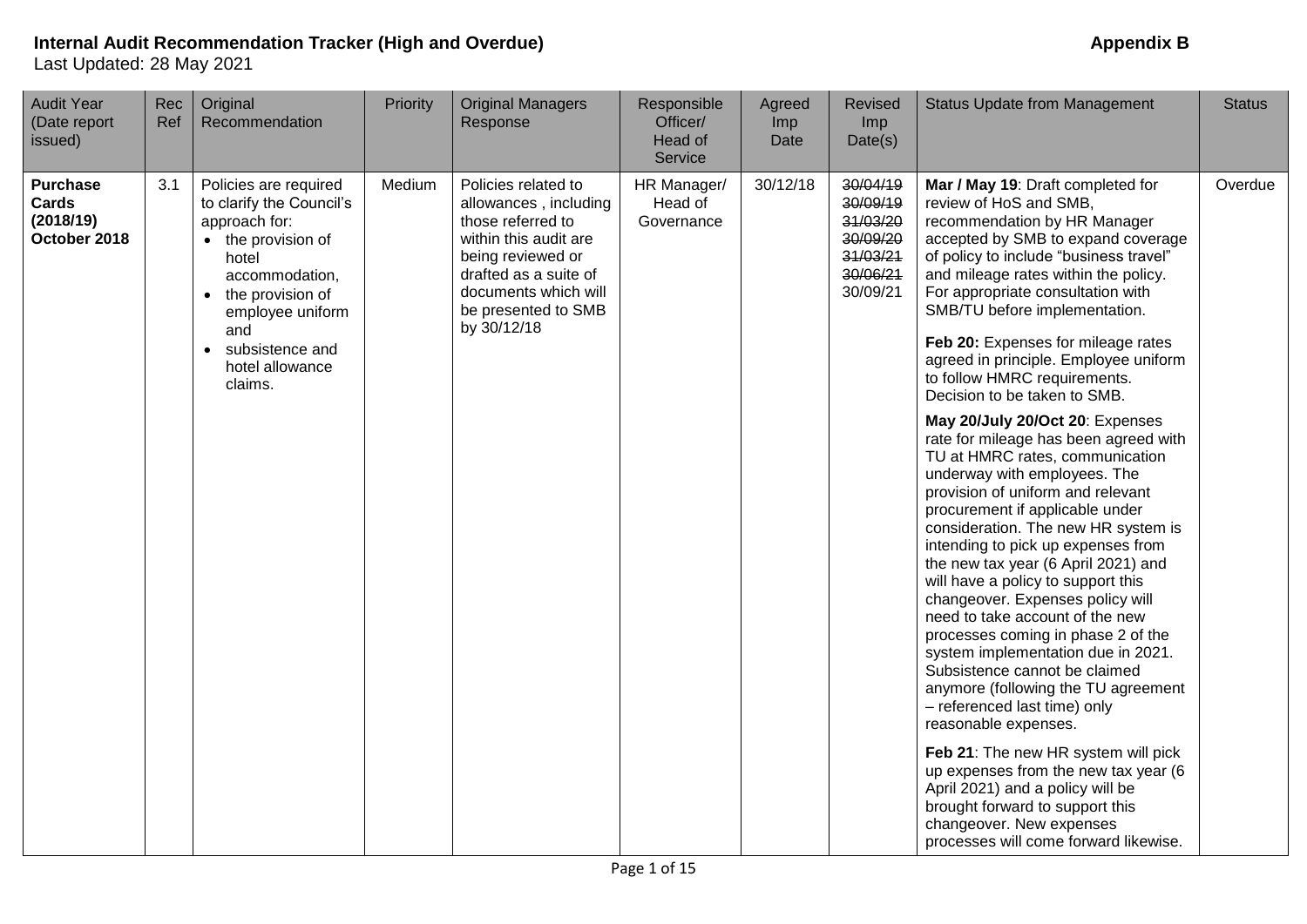| <b>Audit Year</b><br>(Date report<br>issued) | Rec<br>Ref  | Original<br>Recommendation                                                                                       | Priority | <b>Original Managers</b><br>Response                        | Responsible<br>Officer/<br>Head of<br>Service                                 | Agreed<br>Imp<br>Date | Revised<br><b>Imp</b><br>Date(s) | <b>Status Update from Management</b>                                                                                                                                                                                        | <b>Status</b> |
|----------------------------------------------|-------------|------------------------------------------------------------------------------------------------------------------|----------|-------------------------------------------------------------|-------------------------------------------------------------------------------|-----------------------|----------------------------------|-----------------------------------------------------------------------------------------------------------------------------------------------------------------------------------------------------------------------------|---------------|
|                                              |             |                                                                                                                  |          |                                                             |                                                                               |                       |                                  | May 21: New Expenses policy being<br>drafted; new HR system is now<br>processing mileage claims; queries<br>ongoing about VAT and VAT<br>treatment currently being worked<br>through with system provider.                  |               |
| <b>Complaints</b><br>2018/19<br>May 2019     | $\mathbf 1$ | Implement a<br>mechanism whereby<br>actions from the<br>lessons learnt<br>questionnaire are<br>followed up. This | Medium   | A quarterly report is<br>sent to SMB in<br>regards to this. | Customer and<br>Media<br><b>Services</b><br>Manager/<br>Head of<br>Governance | 30/06/19              | 31/03/20<br>31/12/20<br>01/10/21 | Oct 19: This has been happening<br>since in a basic format since June<br>2019. It will give Heads of Service key<br>trends but does require further<br>development and this is likely to<br>coincide with the action below. | Overdue       |
|                                              |             | could be achieved by<br>SMB receiving a<br>follow up action<br>report.                                           |          |                                                             |                                                                               |                       |                                  | Feb 20: A report is still scheduled to<br>go to SMB prior to 31 March 2020.<br>This will outline a request to move to a<br>two stage process and further work on<br>a sustainable mechanism to learn<br>from complaints.    |               |
|                                              |             |                                                                                                                  |          |                                                             |                                                                               |                       |                                  | May 20/July 20/Oct 20: Report<br>delayed due to Corona pandemic. At<br>this stage it is not deemed urgent and<br>therefore realistically would set new<br>target of 31/12/20                                                |               |
|                                              |             |                                                                                                                  |          |                                                             |                                                                               |                       |                                  | Feb 21: Not been progressed due to<br>continued work being undertaken on<br>Corona pandemic. Will be looked at<br>end of Q2 2021 at the earliest.                                                                           |               |
|                                              |             |                                                                                                                  |          |                                                             |                                                                               |                       |                                  | May 21: A full review of the<br>complaints process is in progress.                                                                                                                                                          |               |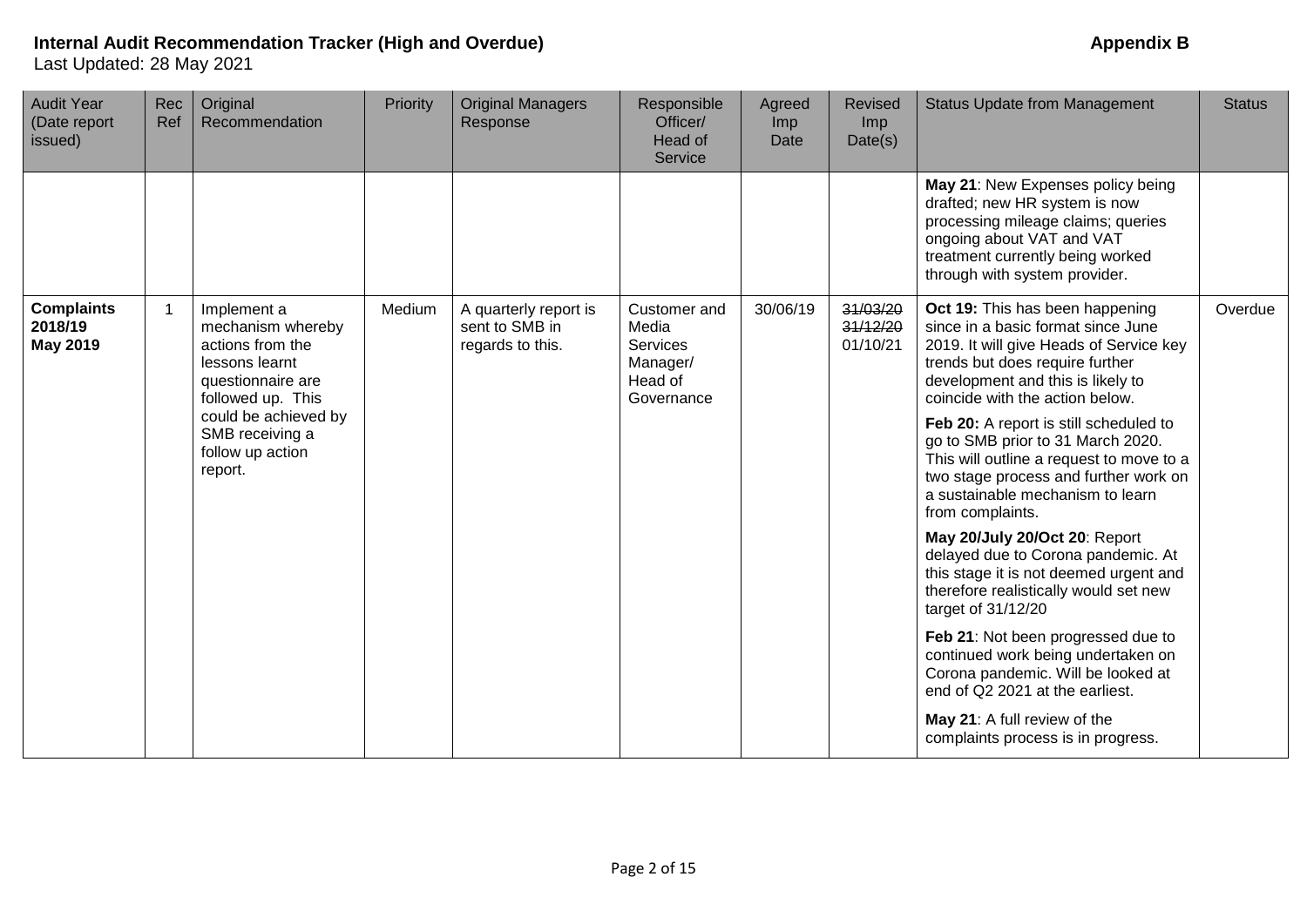| <b>Audit Year</b><br>(Date report<br>issued)                                    | Rec<br>Ref     | Original<br>Recommendation                                                                                                      | Priority | <b>Original Managers</b><br>Response                                                                                                                                                                                                                   | Responsible<br>Officer/<br>Head of<br>Service                                                 | Agreed<br>Imp<br>Date | Revised<br>Imp<br>Date(s)                                | <b>Status Update from Management</b>                                                                                                                                                                                                                                                                                                                                                                                                                                                                                                                                                                                                                                                                                                            | <b>Status</b> |
|---------------------------------------------------------------------------------|----------------|---------------------------------------------------------------------------------------------------------------------------------|----------|--------------------------------------------------------------------------------------------------------------------------------------------------------------------------------------------------------------------------------------------------------|-----------------------------------------------------------------------------------------------|-----------------------|----------------------------------------------------------|-------------------------------------------------------------------------------------------------------------------------------------------------------------------------------------------------------------------------------------------------------------------------------------------------------------------------------------------------------------------------------------------------------------------------------------------------------------------------------------------------------------------------------------------------------------------------------------------------------------------------------------------------------------------------------------------------------------------------------------------------|---------------|
| <b>Complaints</b><br>2018/19<br><b>May 2019</b>                                 | $\overline{2}$ | Consider moving to a<br>two stage complaints<br>process by presenting<br>a paper to SMB<br>(Senior Management<br>Board) on this | Medium   | This has been<br>considered previously<br>and will be raised<br>again.                                                                                                                                                                                 | Customer and<br>Media<br>Services<br>Manager/Head<br>of Governance                            | 30/06/19              | 31/03/20<br>31/12/20<br>01/10/21                         | Oct 19: Although not progressed due<br>to changes in service area, it has now<br>been raised with Head of Governance<br>with a view to take a report to SMB<br>before 31/03/20<br>Feb 20: A report is still scheduled to<br>go to SMB prior to 31 March 2020.<br>This will outline a request to move to a<br>two stage process and further work on<br>a sustainable mechanism to learn<br>from complaints.<br>May 20/July 20/Oct 20: Report<br>delayed due to Corona pandemic. At<br>this stage it is not deemed urgent and<br>therefore realistically would set new<br>target of 31/12/20<br>Feb 21: Not been progressed due to<br>continued work being undertaken on<br>Corona pandemic. Will be looked at<br>end of Q2 2021 at the earliest. | Overdue       |
|                                                                                 |                |                                                                                                                                 |          |                                                                                                                                                                                                                                                        |                                                                                               |                       |                                                          | May 21: As above, a full review of the<br>Council's approach to dealing with<br>complaints is in progress.                                                                                                                                                                                                                                                                                                                                                                                                                                                                                                                                                                                                                                      |               |
| <b>Responsive</b><br><b>Housing</b><br><b>Repairs</b><br>2018/19<br>August 2019 | 2 <sub>b</sub> | Post inspections<br>completed on more<br>complex housing<br>repairs should be<br>formally documented<br>and retained.           | Medium   | Agreed. Customer<br><b>Satisfaction Surveys</b><br>are currently sent out<br>to tenants on a<br>sample basis. The<br>sample size will be<br>increased to ensure<br>that the quality of<br>repairs works is<br>completed to a<br>satisfactory standard. | <b>HTS</b><br>Operations<br>Director and<br>the Council's<br>Housing<br>Operations<br>Manager | 30/09/19              | 31/01/20<br>30/04/20<br>30/09/20<br>31/01/21<br>30/10/21 | Oct 19: HTS carries out a 100% post<br>inspection regime on all housing voids<br>it completes (See enclosed handover<br>forms to demonstrate this).<br>There are ongoing discussions with<br>HDC over who should be carrying out<br>more detailed Post Inspections on<br>completed Housing Repairs.<br>Traditionally this has been carried out<br>by Technical Services who transferred<br>from HTS and now work for HDC.                                                                                                                                                                                                                                                                                                                       | Overdue       |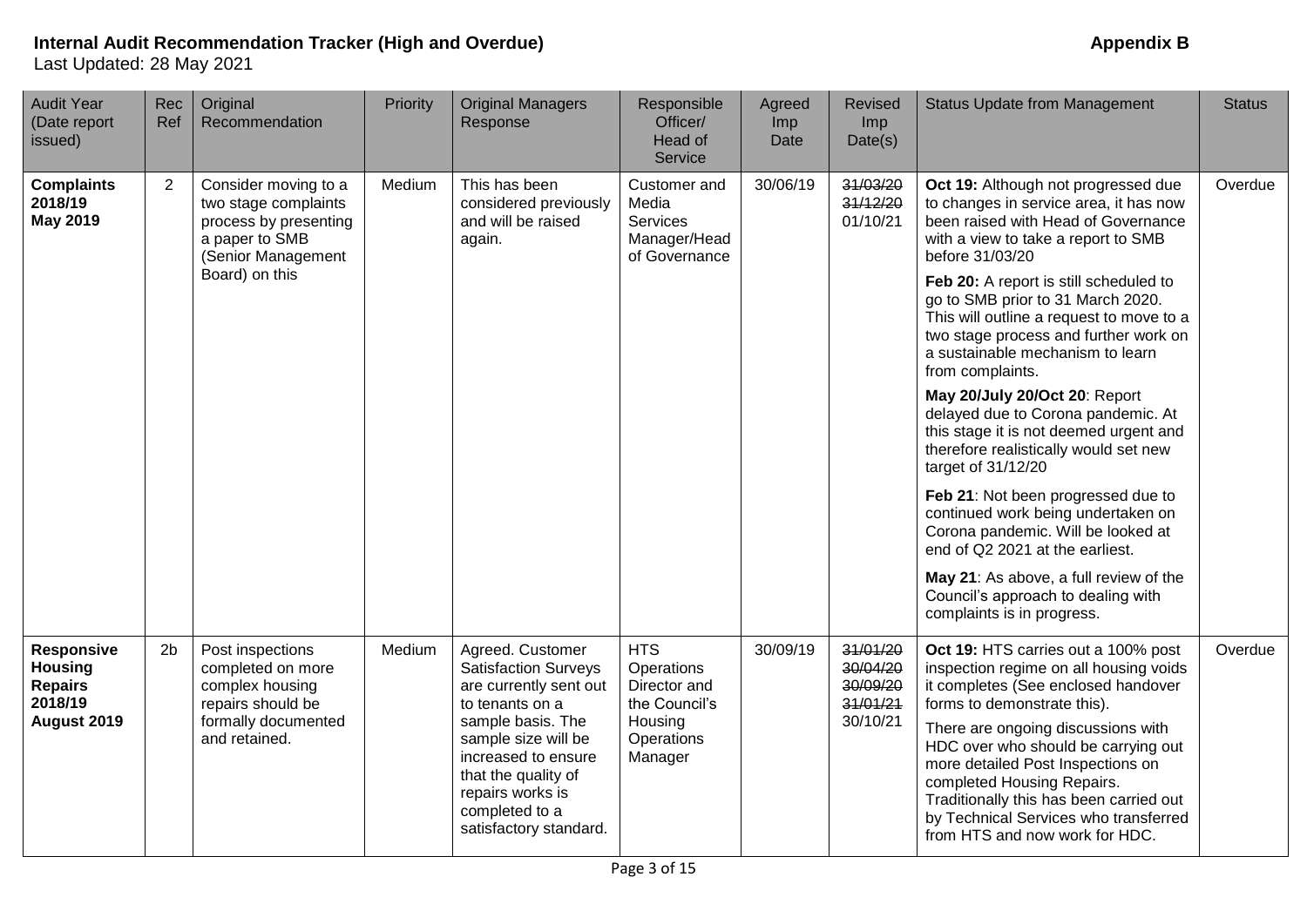| Audit Year<br>(Date report<br>issued) | Rec<br>Ref | Original<br>Recommendation | Priority | <b>Original Managers</b><br>Response                                    | Responsible<br>Officer/<br>Head of<br>Service | Agreed<br><b>Imp</b><br>Date | Revised<br>Imp<br>Date(s) | <b>Status Update from Management</b>                                                                                                                                                                                                                                                                                                                                           | <b>Status</b> |
|---------------------------------------|------------|----------------------------|----------|-------------------------------------------------------------------------|-----------------------------------------------|------------------------------|---------------------------|--------------------------------------------------------------------------------------------------------------------------------------------------------------------------------------------------------------------------------------------------------------------------------------------------------------------------------------------------------------------------------|---------------|
|                                       |            |                            |          | Post inspections<br>completed on                                        |                                               |                              |                           | We will provide a further update once<br>this is resolved.                                                                                                                                                                                                                                                                                                                     |               |
|                                       |            |                            |          | complex repairs<br>works will be formally<br>documented and<br>retained |                                               |                              |                           | Feb 20: It has been agreed that HTS<br>will carry out post inspections on<br>repairs from 1 <sup>st</sup> April 2020. These will<br>be recorded formally.                                                                                                                                                                                                                      |               |
|                                       |            |                            |          |                                                                         |                                               |                              |                           | May 20: A response was not<br>requested from Housing whilst<br>Officers have been dealing with the<br>current coronavirus situation                                                                                                                                                                                                                                            |               |
|                                       |            |                            |          |                                                                         |                                               |                              |                           | July 20: A response will not be<br>forwarded from HTS whilst they<br>establish recovery under the current<br>Coronavirus situation. This will be<br>picked up as part of their recovery<br>plans                                                                                                                                                                               |               |
|                                       |            |                            |          |                                                                         |                                               |                              |                           | Oct 20: HTS (P&E) Ltd continue to<br>establish recovery and aligned to<br>recent Govt. restrictions (Tier 2 for<br>Essex). This activity is recognised as<br>a key quality control mechanism and<br>is included in their implementation<br>plan from learning the lessons from<br>Covid 19 initial lockdown. This will be<br>monitored through the shared<br>operations group. |               |
|                                       |            |                            |          |                                                                         |                                               |                              |                           | Feb 21: HTS are still in the process of<br>establishing their response/recovery<br>processes following the third Covid-19<br>lock down, Post Inspections currently<br>suspended due to this and<br>Government restrictions. HTS<br>currently only providing an emergency<br>plus repairs service                                                                               |               |
|                                       |            |                            |          |                                                                         |                                               |                              |                           | May 21: HTS (P&E) Ltd continue to                                                                                                                                                                                                                                                                                                                                              |               |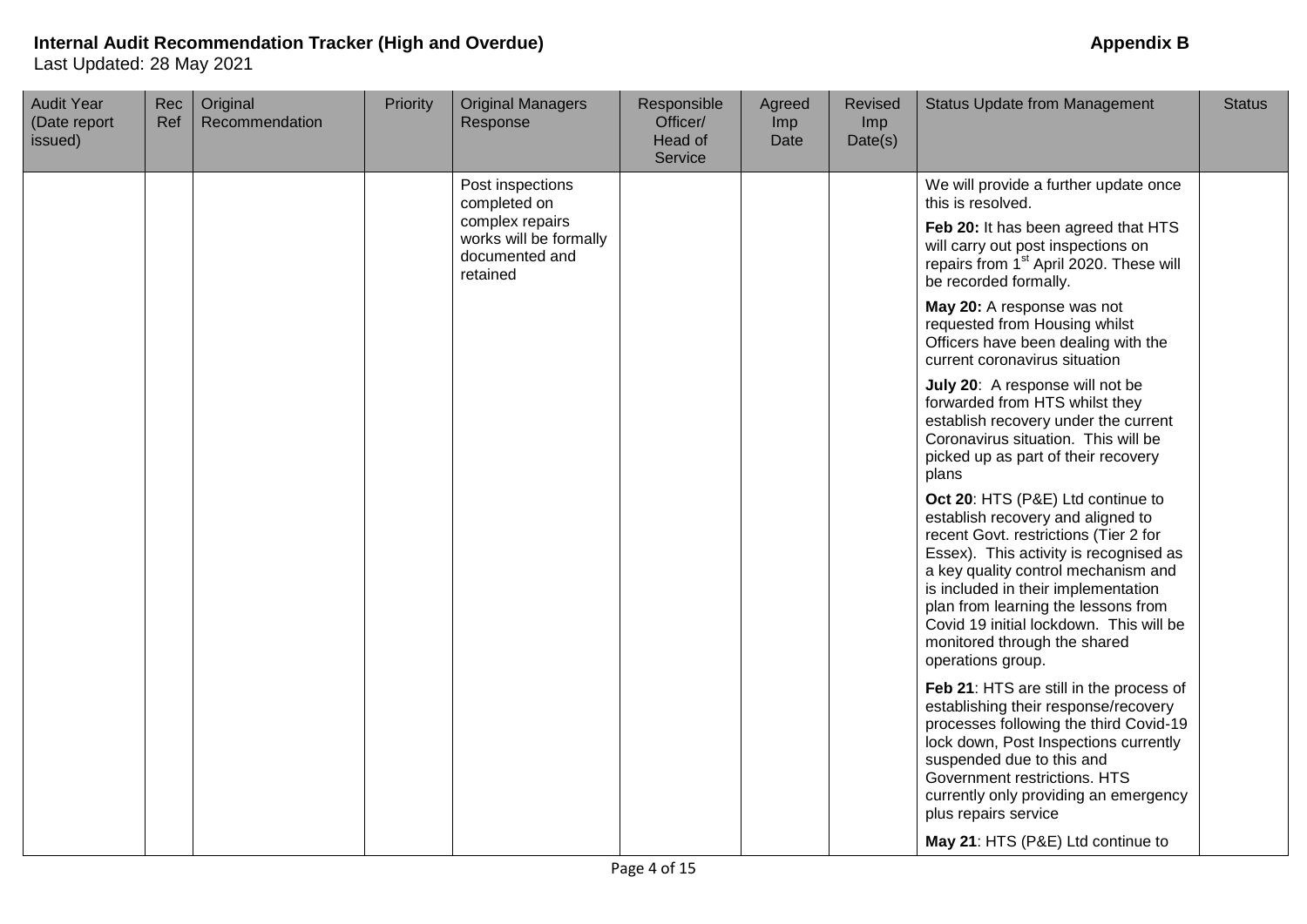| <b>Audit Year</b><br>(Date report<br>issued)                                    | Rec<br>Ref | Original<br>Recommendation                                                                                                                                                                                                          | Priority | <b>Original Managers</b><br>Response                                                                                                                                                                                                                                                                                                                     | Responsible<br>Officer/<br>Head of<br>Service                                                                    | Agreed<br>Imp<br>Date | Revised<br>Imp<br>Date(s)        | <b>Status Update from Management</b>                                                                                                                                                                                                                                                                                                                                                                                                                                                                                                                                                                                                                                                                                                                                                                                                                                                                                                                                                                                               | <b>Status</b> |
|---------------------------------------------------------------------------------|------------|-------------------------------------------------------------------------------------------------------------------------------------------------------------------------------------------------------------------------------------|----------|----------------------------------------------------------------------------------------------------------------------------------------------------------------------------------------------------------------------------------------------------------------------------------------------------------------------------------------------------------|------------------------------------------------------------------------------------------------------------------|-----------------------|----------------------------------|------------------------------------------------------------------------------------------------------------------------------------------------------------------------------------------------------------------------------------------------------------------------------------------------------------------------------------------------------------------------------------------------------------------------------------------------------------------------------------------------------------------------------------------------------------------------------------------------------------------------------------------------------------------------------------------------------------------------------------------------------------------------------------------------------------------------------------------------------------------------------------------------------------------------------------------------------------------------------------------------------------------------------------|---------------|
|                                                                                 |            |                                                                                                                                                                                                                                     |          |                                                                                                                                                                                                                                                                                                                                                          |                                                                                                                  |                       |                                  | establish recovery aligned to recent<br>Govt. restrictions. A phased approach<br>to internal inspections has<br>recommenced and will be included in<br>the HTS (P&E) repairs recovery plans<br>which is expected to be published in<br>June 2021.                                                                                                                                                                                                                                                                                                                                                                                                                                                                                                                                                                                                                                                                                                                                                                                  |               |
| <b>Responsive</b><br><b>Housing</b><br><b>Repairs</b><br>2018/19<br>August 2019 | 3a         | All repairs job priority<br>time changes should<br>be recorded,<br>authorised and the<br>reasons why they<br>were changed<br>documented. This<br>information should be<br>shared with the<br>Council when KPI<br>data is submitted. | Medium   | Agreed. The<br>constraints of the<br>Callsys system<br>makes it difficult<br>provide an audit trail<br>of job priority time<br>changes. The<br>Council's Housing<br><b>Asset and Business</b><br><b>Systems Manager</b><br>and the HTS<br><b>Commercial Director</b><br>will investigate if<br>there approach to<br>record job priority<br>time changes. | Council's<br><b>Housing Asset</b><br>and Business<br>Systems<br>Manager and<br>the HTS<br>Commercial<br>Director | 30/04/20              | 30/09/20<br>31/01/21<br>30/10/21 | May 20: A response was not<br>requested from Housing whilst<br>Officers have been dealing with the<br>current coronavirus situation<br>July 20: HTS re-established the<br>repairs service on 22 <sup>nd</sup> June 2020. A<br>response will not be forwarded from<br>Housing whilst establishing recovery<br>under the current Coronavirus<br>situation.<br>The SSC has requested a report back<br>at the next Committee meeting.<br>Covid-19 recovery is being<br>established and this will mean the<br>Council diary will be adapted and<br>meeting dates realigned.<br>Oct 20: HTS (P&E) Ltd continue to<br>establish recovery and aligned to<br>recent Govt. restrictions (Tier 2 for<br>Essex). This activity is recognised as<br>a key quality control mechanism and<br>is included in their implementation<br>plan from learning the lessons from<br>Covid 19 initial lockdown. This will be<br>monitored through the shared<br>operations group.<br>Feb 21: HTS P&E are continuing to<br>establish their response/recovery | Overdue       |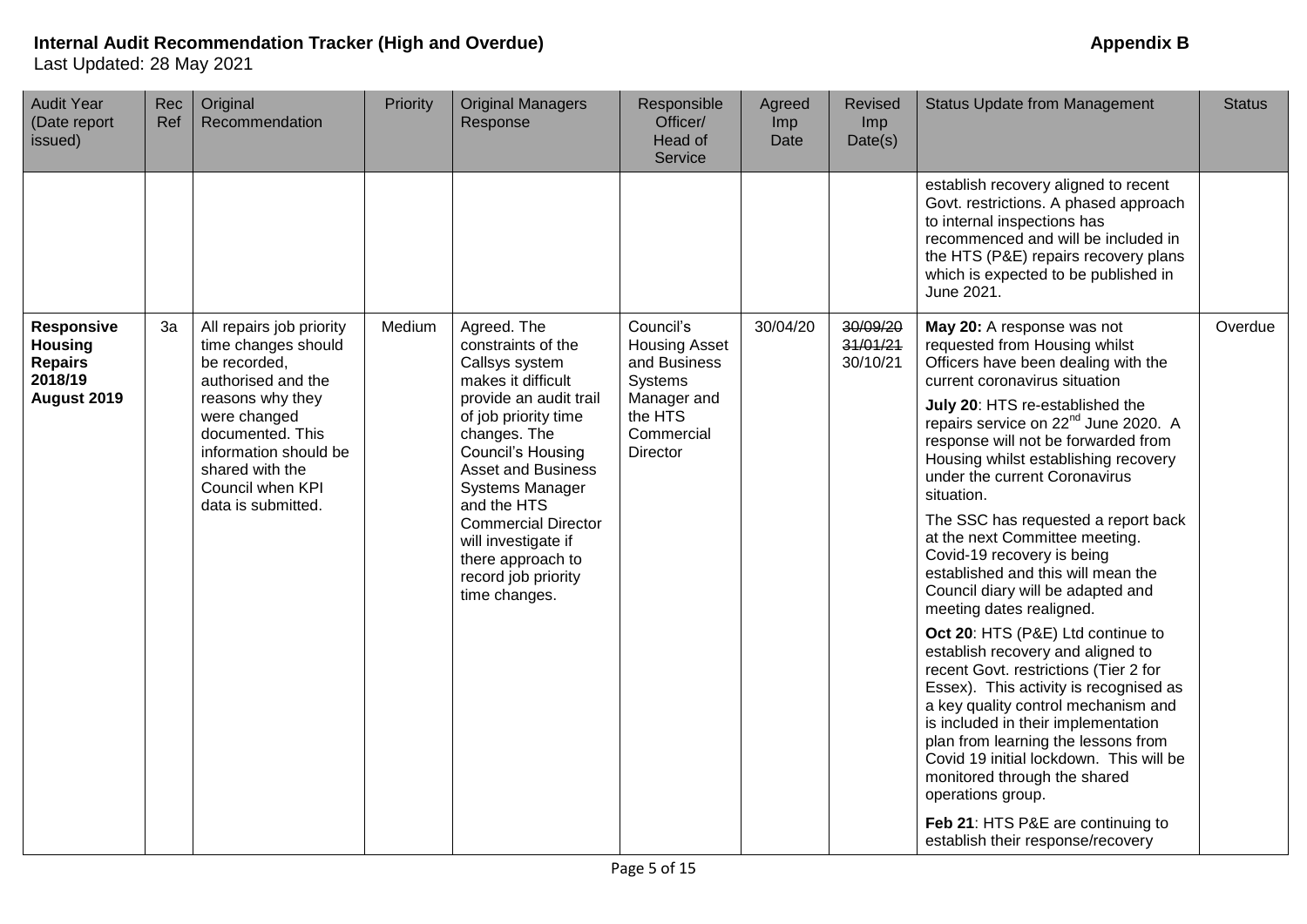| <b>Audit Year</b><br>(Date report<br>issued) | Rec<br>Ref     | Original<br>Recommendation                                                                                                                                            | Priority | <b>Original Managers</b><br>Response | Responsible<br>Officer/<br>Head of<br>Service | Agreed<br>Imp<br>Date | <b>Revised</b><br>Imp<br>Date(s) | <b>Status Update from Management</b>                                                                                                                                                                                                                                                                                                                                                                                                                                                                          | <b>Status</b> |
|----------------------------------------------|----------------|-----------------------------------------------------------------------------------------------------------------------------------------------------------------------|----------|--------------------------------------|-----------------------------------------------|-----------------------|----------------------------------|---------------------------------------------------------------------------------------------------------------------------------------------------------------------------------------------------------------------------------------------------------------------------------------------------------------------------------------------------------------------------------------------------------------------------------------------------------------------------------------------------------------|---------------|
|                                              |                |                                                                                                                                                                       |          |                                      |                                               |                       |                                  | processes and are undertaking<br>emergency plus repairs activities.<br>Service quality is being monitored<br>through Joint Operational meetings<br>and Housing Portfolio meetings.                                                                                                                                                                                                                                                                                                                            |               |
|                                              |                |                                                                                                                                                                       |          |                                      |                                               |                       |                                  | May 21: HTS P&E are establishing<br>their repairs recovery plan to deal with<br>the back log from the Covid 19<br>pandemic. This will be published in<br>June 2021 as part of the wider Council<br>strategic recovery map.                                                                                                                                                                                                                                                                                    |               |
|                                              | 3b             | The reasons behind<br>the housing repairs<br>job priority times are<br>allocated should be<br>investigated to ensure<br>that the appropriate<br>timescales are given. |          |                                      |                                               |                       | 30/09/20<br>31/01/21<br>30/10/21 | May 20: As above<br>July 20: As above<br>Oct 20: As above<br>Feb 21: As above<br>May 21: As above                                                                                                                                                                                                                                                                                                                                                                                                             | Overdue       |
|                                              | 3 <sub>c</sub> | Repairs operatives<br>working hours should<br>be extended to<br>increase efficiency<br>and flexibility of the<br>housing repairs<br>service.                          |          |                                      |                                               |                       | 30/09/20<br>31/03/21<br>30/10/21 | May 20: As above<br>Oct 20: HTS has introduced this for<br>heating repair staff and currently in<br>negotiations with the other operatives.<br>Feb 21: Delayed due to the pandemic<br>and restricted working practices, HC<br>have requested a timetable for<br>implementation to align with resuming<br>full service delivery.<br>May 21: An implementation timetable<br>will be published at the Shareholder<br>Sub Committee meeting in September<br>2021 as part of the Repairs Customer<br>Access Plans. | Overdue       |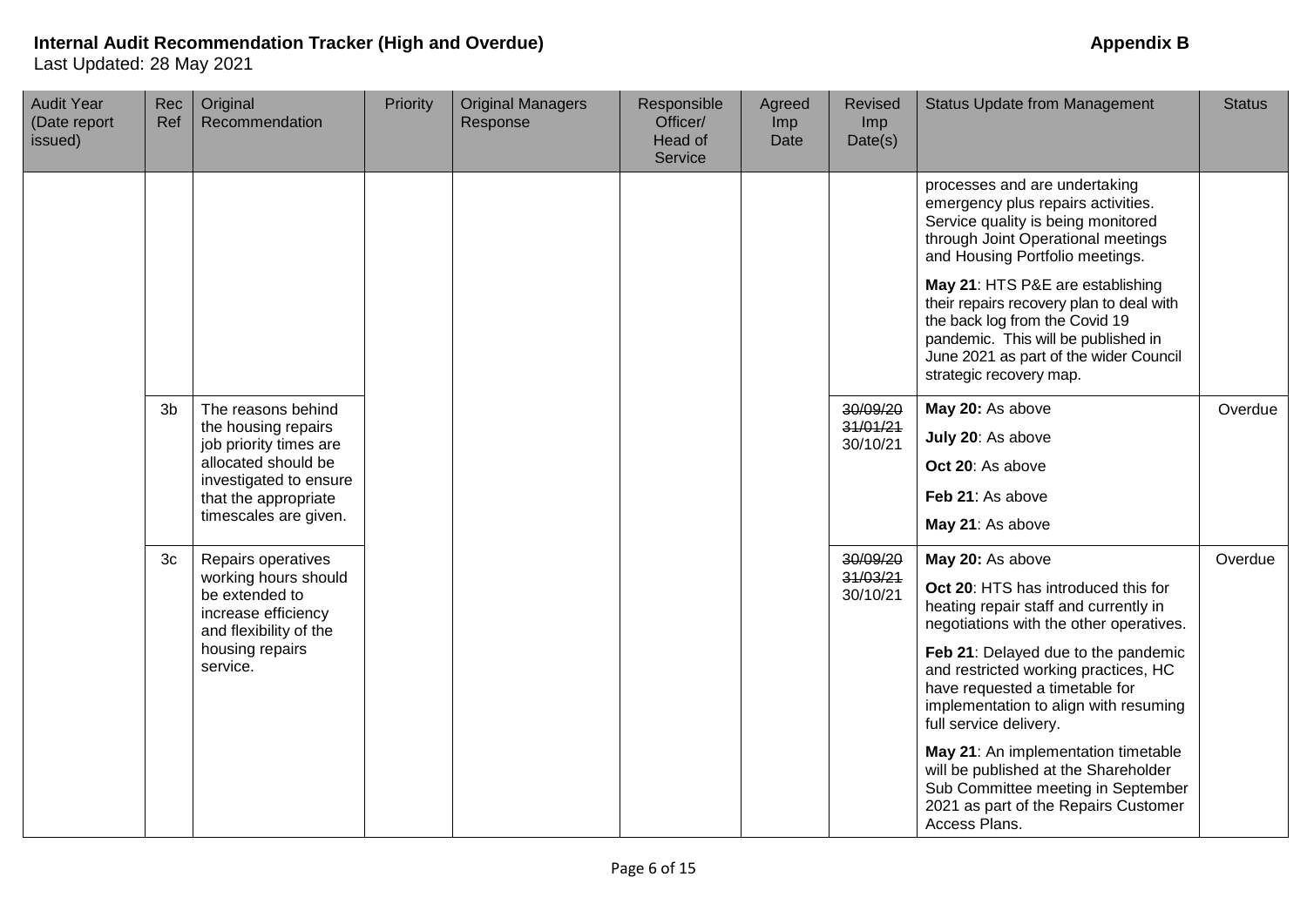| <b>Audit Year</b><br>(Date report<br>issued)                             | Rec<br>Ref   | Original<br>Recommendation                                                                                                                                                                                                | Priority | <b>Original Managers</b><br>Response                                                                                                                                                             | Responsible<br>Officer/<br>Head of<br>Service | Agreed<br>Imp<br>Date | Revised<br>Imp<br>Date(s)        | <b>Status Update from Management</b>                                                                                                                                                                                                                                                                                                                                                                                                                                                                                         | <b>Status</b> |
|--------------------------------------------------------------------------|--------------|---------------------------------------------------------------------------------------------------------------------------------------------------------------------------------------------------------------------------|----------|--------------------------------------------------------------------------------------------------------------------------------------------------------------------------------------------------|-----------------------------------------------|-----------------------|----------------------------------|------------------------------------------------------------------------------------------------------------------------------------------------------------------------------------------------------------------------------------------------------------------------------------------------------------------------------------------------------------------------------------------------------------------------------------------------------------------------------------------------------------------------------|---------------|
|                                                                          | 3d           | Performance<br>improvements made<br>as a result of changes<br>to the housing repairs<br>service should be<br>demonstrated,<br>monitored and<br>reported as part of the<br>HTS governance and<br>scrutiny<br>arrangements. |          |                                                                                                                                                                                                  |                                               |                       | 30/09/20<br>31/01/21<br>30/10/21 | May 20: As above<br>July 20: As above<br>Feb 21: As above<br>May 21: HTS P&E are establishing<br>their repairs recovery plan to deal with<br>the back log from the Covid 19<br>pandemic. This will be published in<br>June 2021 as part of the wider Council<br>strategic recovery map.                                                                                                                                                                                                                                      | Overdue       |
| <b>Harlow</b><br>Playhouse<br>overspends<br>2018/19<br><b>March 2020</b> | $\mathbf{1}$ | Produce a report to<br><b>SMB and Councillors</b><br>to consider the<br>direction of travel for<br>the playhouse. To<br>include consideration<br>of the importance of<br>the relationship with<br>the Arts Council.       | Medium   | <b>Business Plan has</b><br>been produced and<br>the process of getting<br>the plan adopted has<br>been included in the<br>corporate plan as an<br>objective of the<br>coming municipal<br>year. | Head of<br>Governance                         | 31/12/20              | 31/03/22                         | Feb 21: As a result of Covid-19, the<br>2020/21 milestones have moved to<br>2021/22 in line with the revised<br>Governance business plan.<br>May 21: The Playhouse budget<br>outturn will not be overspent for 20/21.<br>As a result of Covid-19 the Playhouse<br>has been shut most of the last year.<br>Funding of £500k has been secured<br>from the Arts Council as part of the<br>Covid-19 culture recovery fund. The<br>business plan has been delayed and<br>is included in the Governance Service<br>plan for 21/22. | Overdue       |
| <b>Business</b><br><b>Continuity</b><br>2019/20<br><b>May 2020</b>       | $\mathbf{1}$ | The analysis by<br>function that shows<br>resource<br>requirements should<br>be distilled down to<br>individual person, PC<br>and connection<br>requirements.                                                             | Medium   | Accepted                                                                                                                                                                                         | Operations<br>Manager                         | 31/03/21              | 31/03/22                         | May 21: Current working environment<br>means that this data is irrelevant as<br>working environments are<br>predominantly remote and therefore<br>risk of large scale disruptions reduced;<br>interim arrangements to address<br>localised issues have been mitigated<br>through arrangements in place to<br>allow some in office working/additional<br>equipment to be issued where BC                                                                                                                                      | Overdue       |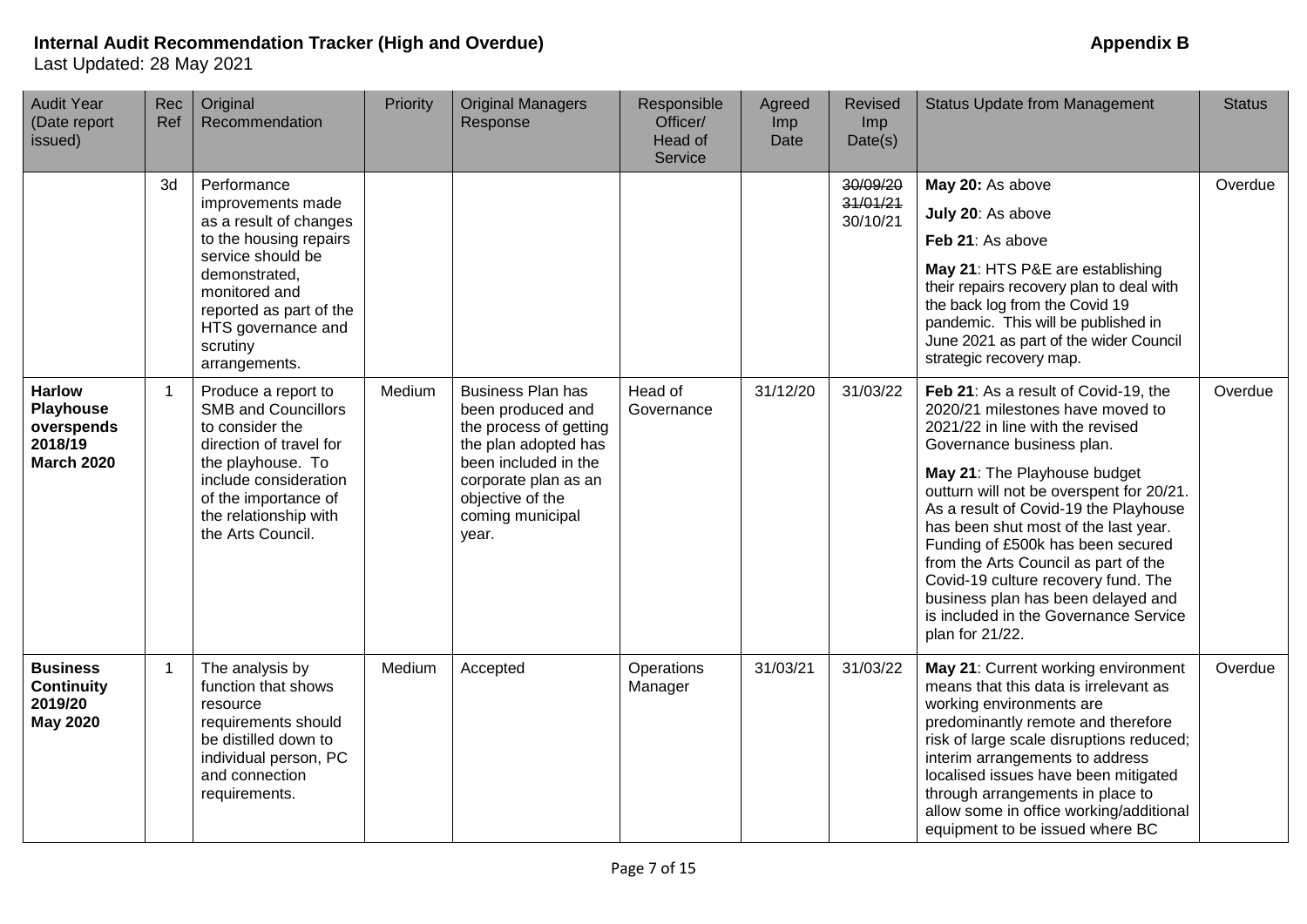| <b>Audit Year</b><br>(Date report<br>issued)                                  | Rec<br>Ref     | Original<br>Recommendation                                                                                                                                                                                                | Priority | <b>Original Managers</b><br>Response                                                                                                                                                                                                   | Responsible<br>Officer/<br>Head of<br>Service                                     | Agreed<br>Imp<br>Date | <b>Revised</b><br>Imp<br>Date(s) | <b>Status Update from Management</b>                                                                                                                                                                                                                                                                                                                                                                                                                                     | <b>Status</b> |
|-------------------------------------------------------------------------------|----------------|---------------------------------------------------------------------------------------------------------------------------------------------------------------------------------------------------------------------------|----------|----------------------------------------------------------------------------------------------------------------------------------------------------------------------------------------------------------------------------------------|-----------------------------------------------------------------------------------|-----------------------|----------------------------------|--------------------------------------------------------------------------------------------------------------------------------------------------------------------------------------------------------------------------------------------------------------------------------------------------------------------------------------------------------------------------------------------------------------------------------------------------------------------------|---------------|
|                                                                               |                |                                                                                                                                                                                                                           |          |                                                                                                                                                                                                                                        |                                                                                   |                       |                                  | events occur in individual remote<br>working environments. Once plans for<br>future ways of working are finalised<br>new BC assessments will need to be<br>carried out accordingly and this<br>recommendation will be incorporated.                                                                                                                                                                                                                                      |               |
| <b>Business</b><br><b>Continuity</b><br>2019/20<br><b>May 2020</b>            | $\overline{2}$ | The "service plan" tab<br>on the service area<br>plan spreadsheets be<br>fully completed in<br>every case.                                                                                                                | Medium   | Service Planning for<br>20/21 will be<br>changeable due to<br>Covid 19 and we are<br>likely to remain in BC<br>scenario for majority<br>of the current year.                                                                           | Heads of<br>Service                                                               | 30/04/21              | 30/09/21                         | May 21: This will be carried out<br>following 2021/22 Service Planning<br>process.                                                                                                                                                                                                                                                                                                                                                                                       | Overdue       |
| <b>Business</b><br><b>Continuity</b><br>2019/20<br><b>May 2020</b>            | 3              | The recovery detail,<br>both in the corporate<br>plan and in the<br>service area plans<br>define the IT systems<br>individually and<br>specifically and a<br>prioritised list for<br>recovery for them<br>developed.      | Medium   | Changes will be<br>made as part of<br>review process of the<br>COVID 19 BC<br>scenario and<br>applications of plans<br>and processes during<br>this time.                                                                              | Operations<br>Manager/Seni<br>or ICT<br>Manager                                   | 31/03/21              | 31/03/22                         | May 21: Team level Covid specific BC<br>Plans were carried out in September<br>2020 and have been reviewed in<br>March 2021; IT systems have been<br>considered as part of these. Once<br>plans for future ways of working are<br>finalised new BC assessments will<br>need to be carried out accordingly and<br>this recommendation will be<br>incorporated.                                                                                                            | Overdue       |
| Corporate<br><b>Health and</b><br><b>Safety</b><br>2019/20<br><b>May 2020</b> | 3              | <b>Third Tier Managers</b><br>be reminded to<br>ensure that all risk<br>assessments are<br>carried out and<br>reviewed at least<br>annually thereafter.<br>Further, the Health<br>and Safety Team to<br>co-ordinate this. | Medium   | Options to provide<br>additional resources<br>to reinstate annual<br>logging in the H&S<br>team of risk<br>assessments by third<br>tier managers will be<br>identified and<br>presented to the<br>Head of Planning and<br>Environment. | Environment &<br>Licensing<br>Manager and<br>Head of<br>Environment &<br>Planning | 30/09/20              | 31/03/21<br>30/09/21             | Oct 20 and Feb 21: Whilst additional<br>staff resources to support the<br>corporate Health and Safety function,<br>policy advice and support for<br>managers across the authority in in<br>response to the COVID-19 emergency<br>has been an overriding priority to<br>which resources have been devoted.<br>This resource allocation appears likely<br>to continue to be necessary pending<br>the resolution of the emergency. The<br>position will be reviewed however | Overdue       |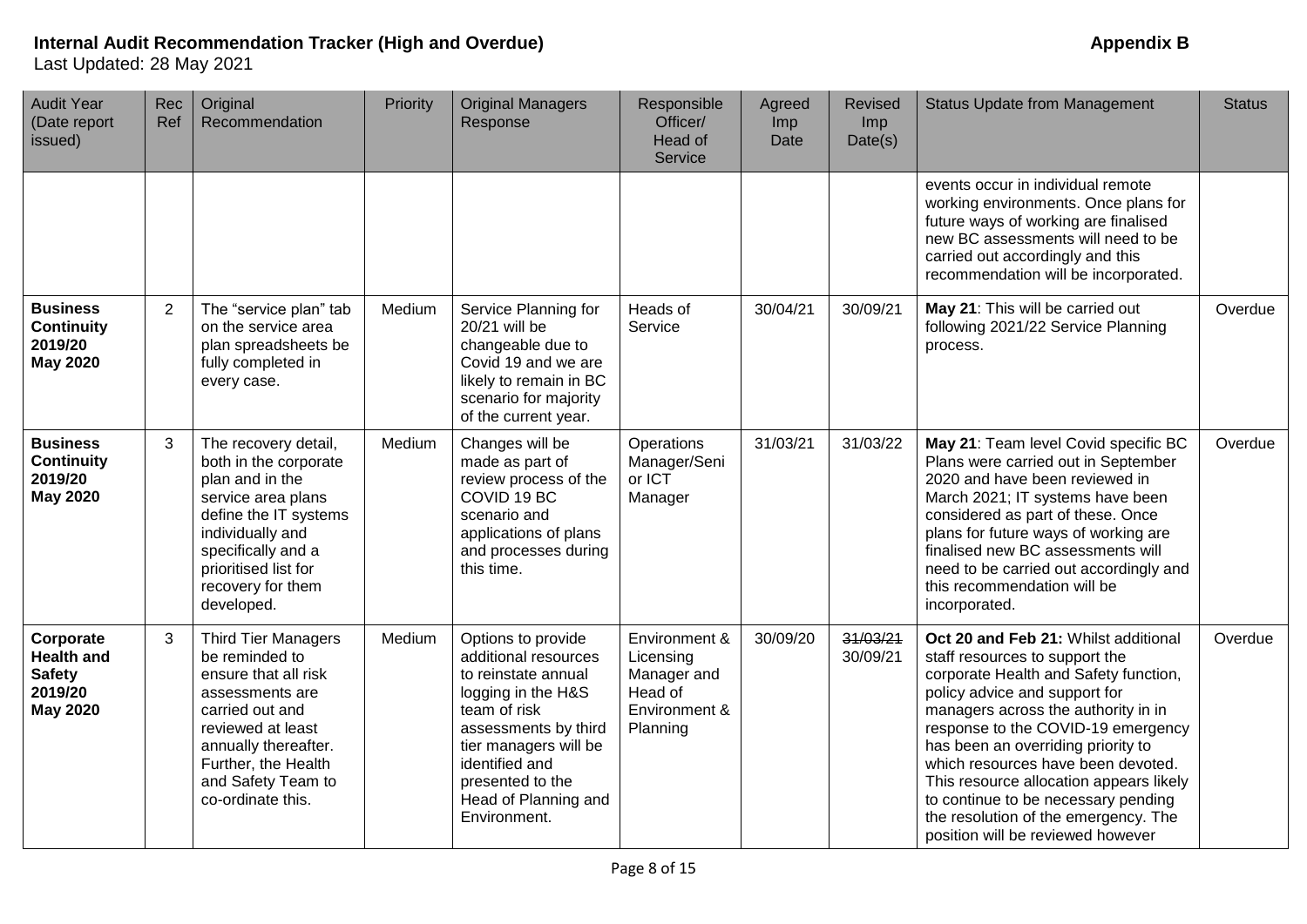| <b>Audit Year</b><br>(Date report<br>issued)                                         | Rec<br>Ref     | Original<br>Recommendation                                                                                                                                                                                                                                     | Priority | <b>Original Managers</b><br>Response                                                                                                                                                                                                   | Responsible<br>Officer/<br>Head of<br>Service                                 | Agreed<br>Imp<br>Date | <b>Revised</b><br>Imp<br>Date(s) | <b>Status Update from Management</b>                                                                                                                                                                                                                                                                                                                                                                                                                                                      | <b>Status</b> |
|--------------------------------------------------------------------------------------|----------------|----------------------------------------------------------------------------------------------------------------------------------------------------------------------------------------------------------------------------------------------------------------|----------|----------------------------------------------------------------------------------------------------------------------------------------------------------------------------------------------------------------------------------------|-------------------------------------------------------------------------------|-----------------------|----------------------------------|-------------------------------------------------------------------------------------------------------------------------------------------------------------------------------------------------------------------------------------------------------------------------------------------------------------------------------------------------------------------------------------------------------------------------------------------------------------------------------------------|---------------|
|                                                                                      |                |                                                                                                                                                                                                                                                                |          | Subject to resources<br>audit of risk<br>assessment targeted<br>by risk will be<br>reinstated                                                                                                                                          |                                                                               | 31/03/21              | 30/09/21                         | before the close of the municipal year<br>May 21: Whilst additional resources to<br>support the corporate Health and<br>Safety function continue to be made<br>available from within existing service<br>budgets, the demands placed on the<br>team by the ongoing change in<br>circumstances and central<br>government advice remain high and<br>absorb available capacity. The<br>position will again be reviewed<br>following the lifting of the majority of<br>COVID-19 restrictions. |               |
| <b>Harlow</b><br><b>Gilston</b><br><b>Garden Town</b><br>2019/20<br><b>July 2020</b> | 3              | A data sharing<br>agreement should be<br>drawn up to cover any<br>personal or<br>commercially<br>sensitive data which<br>may be shared<br>between the councils<br>as part of the Garden<br>Town project.                                                       | Medium   | A data sharing<br>agreement will be<br>developed and<br>entered into by all the<br>HGGT partners.                                                                                                                                      | <b>HGGT Director</b><br><b>HGGT</b><br>Programme<br>Manager                   | 31/12/20              | 31/03/21<br>30/06/21             | Feb 21: HGGT legal advisors,<br>Weightmans, have been instructed to<br>develop a partnership agreement' for<br>the HGGT. The most appropriate<br>agreement is currently being<br>evaluated.<br>May 21: A draft data sharing<br>agreement has been prepared for the<br>Partners by Weightmans and is<br>currently being considered by one of<br>the Partners' internal legal team.                                                                                                         | Overdue       |
| Data retention<br>and disposals<br>2019/20<br>October 2020                           | $\overline{4}$ | Housing need to start<br>preparing for an<br>eventual document<br>management system<br>by initiating a project<br>to rationalise its paper<br>files. This in turn will<br>ensure that data held<br>within the housing<br>paper files is<br>compliant with data | Medium   | We will start<br>rationalising our files<br>immediately by<br>adding and<br>implementing the<br>checklist to each file<br>as it is taken out and<br>implementing the<br>training being<br>provided. It should<br>be recognised this is | Head of<br>Housing/<br>Senior<br>Housing<br>Operations<br>Manager<br>(People) | 31/03/21              | 31/01/22                         | May 21: Housing has implemented<br>the file checklist together with the<br>training and awareness of officers of<br>the required documents to be<br>contained within the tenancy files. The<br>service is still waiting clarification from<br>the Council's DPO officer regarding<br>retention and disposals. A plan will be<br>established with a project to<br>rationalise the manual housing files<br>when staff return to the office on a                                             | Overdue       |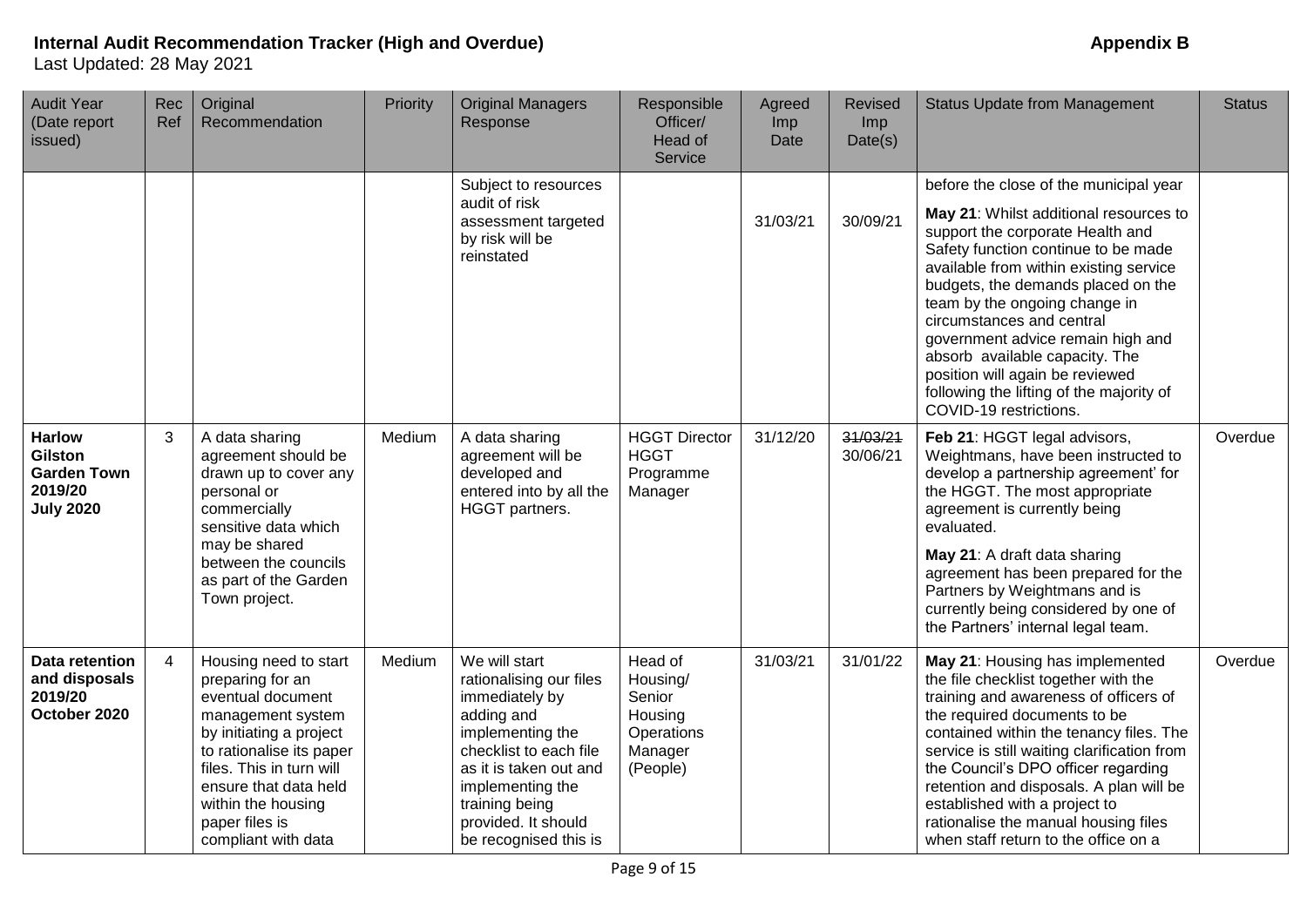| <b>Audit Year</b><br>(Date report<br>issued)       | Rec<br>Ref | Original<br>Recommendation                                                                                                                                                                           | Priority | <b>Original Managers</b><br>Response                                                                                                                                                                                                                                                                                                                         | Responsible<br>Officer/<br>Head of<br>Service                             | Agreed<br>Imp<br>Date | <b>Revised</b><br>Imp<br>Date(s) | <b>Status Update from Management</b>                                                                                                                                                                                                                                                                                                                                                                                                                                                                                                                                                                                                       | <b>Status</b> |
|----------------------------------------------------|------------|------------------------------------------------------------------------------------------------------------------------------------------------------------------------------------------------------|----------|--------------------------------------------------------------------------------------------------------------------------------------------------------------------------------------------------------------------------------------------------------------------------------------------------------------------------------------------------------------|---------------------------------------------------------------------------|-----------------------|----------------------------------|--------------------------------------------------------------------------------------------------------------------------------------------------------------------------------------------------------------------------------------------------------------------------------------------------------------------------------------------------------------------------------------------------------------------------------------------------------------------------------------------------------------------------------------------------------------------------------------------------------------------------------------------|---------------|
|                                                    |            | protection legislation.                                                                                                                                                                              |          | a long term project as                                                                                                                                                                                                                                                                                                                                       |                                                                           |                       |                                  | more regular basis aligned to                                                                                                                                                                                                                                                                                                                                                                                                                                                                                                                                                                                                              |               |
|                                                    |            | In the short term this<br>is being achieved by:                                                                                                                                                      |          | the majority of staff<br>continue to work<br>remotely due to                                                                                                                                                                                                                                                                                                 |                                                                           |                       |                                  | corporate requirements (Covid<br>secure). It is expected for a plan to be<br>established in January 2022.                                                                                                                                                                                                                                                                                                                                                                                                                                                                                                                                  |               |
|                                                    |            | * The introduction of a<br>checklist of what<br>documents should be<br>retained within<br>housing files and for<br>how long                                                                          |          | Covid-19.                                                                                                                                                                                                                                                                                                                                                    |                                                                           |                       |                                  |                                                                                                                                                                                                                                                                                                                                                                                                                                                                                                                                                                                                                                            |               |
|                                                    |            | * Pilot of rationalising<br>paper Housing<br>Options files being<br>facilitated by the<br>Council <sub>i</sub> 's Data<br><b>Protection Officer</b><br>bringing in an external<br>lawyer for advice. |          |                                                                                                                                                                                                                                                                                                                                                              |                                                                           |                       |                                  |                                                                                                                                                                                                                                                                                                                                                                                                                                                                                                                                                                                                                                            |               |
| Parks and<br>landscapes<br>2019/20<br>October 2020 | 1.1        | Routine inspections<br>should be<br>implemented and<br>documented to<br>demonstrate the<br>Council has a process<br>for managing trees.                                                              | High     | The council will assist<br>HTS to produce a<br>robust maintenance<br>strategy for the trees.<br>A wider Tree and<br>Landscape Strategy<br>Document is also<br>required for the<br>Harlow area. This will<br>include more than<br>tree maintenance, but<br>ideally would<br>influence a<br>maintenance<br>strategy.<br>However, due to not<br>yet having that | Environment<br>and Licensing<br>Manager<br>Senior<br>Landscape<br>Officer | 31/03/21              | 30/09/21                         | Feb 21: HTS has engaged a leading<br>Arboricultural consultancy to carry out<br>routine tree inspections, incorporating<br>robust condition, value, and risk<br>assessments. Inspection outcomes<br>are now comprehensively<br>documented and retained in an<br>interactive database to which HTS has<br>access and from which data may be<br>downloaded for transfer to the<br>Council's GIS system. This will form<br>the foundation of the tree<br>management strategy the need for<br>which is identified at 1.2<br>May 21: HTS continues to employ an<br>external contractor to reinforce the<br>existing team structure to undertake | Overdue       |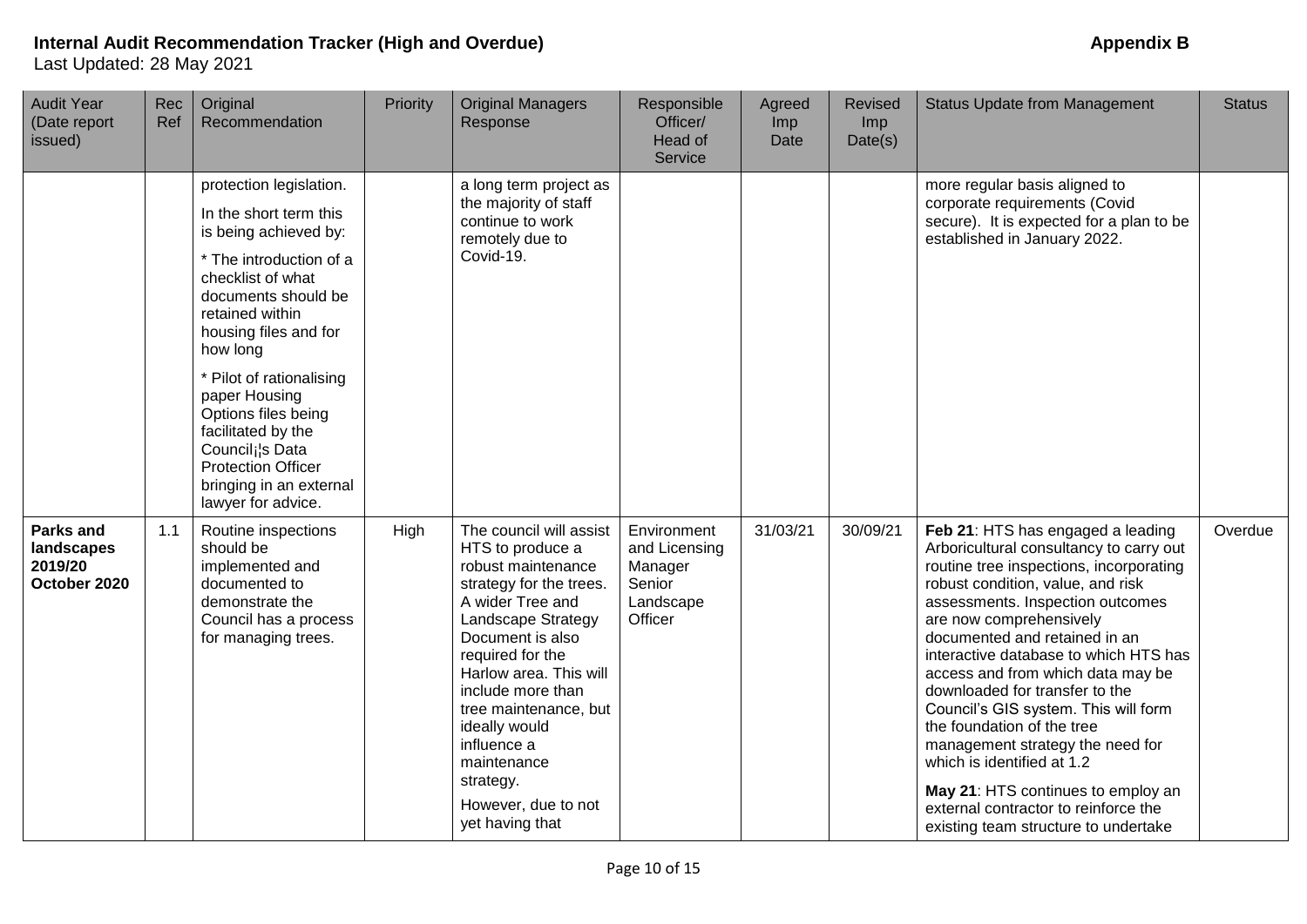| <b>Audit Year</b><br>(Date report<br>issued)              | Rec<br>Ref | Original<br>Recommendation                                                                                                                                                                                                                                                                                                                                                                                                                                                                                             | Priority | <b>Original Managers</b><br>Response                                                                                                                                                                                                                                              | Responsible<br>Officer/<br>Head of<br>Service | Agreed<br>Imp<br>Date | Revised<br>Imp<br>Date(s) | <b>Status Update from Management</b>                                                                                                                                                                                                                                                                                                                                                                                                                                                                                                                                                                                                                                                                                                                                                                                                                                                                                                                                   | <b>Status</b> |
|-----------------------------------------------------------|------------|------------------------------------------------------------------------------------------------------------------------------------------------------------------------------------------------------------------------------------------------------------------------------------------------------------------------------------------------------------------------------------------------------------------------------------------------------------------------------------------------------------------------|----------|-----------------------------------------------------------------------------------------------------------------------------------------------------------------------------------------------------------------------------------------------------------------------------------|-----------------------------------------------|-----------------------|---------------------------|------------------------------------------------------------------------------------------------------------------------------------------------------------------------------------------------------------------------------------------------------------------------------------------------------------------------------------------------------------------------------------------------------------------------------------------------------------------------------------------------------------------------------------------------------------------------------------------------------------------------------------------------------------------------------------------------------------------------------------------------------------------------------------------------------------------------------------------------------------------------------------------------------------------------------------------------------------------------|---------------|
|                                                           |            |                                                                                                                                                                                                                                                                                                                                                                                                                                                                                                                        |          | document the<br>production of a tree<br>maintenance<br>programme should go                                                                                                                                                                                                        |                                               |                       |                           | routine inspections. A monthly update<br>is provided by HTS for outstanding<br>tree inspections.                                                                                                                                                                                                                                                                                                                                                                                                                                                                                                                                                                                                                                                                                                                                                                                                                                                                       |               |
|                                                           | 1.2        | The Council will work<br>with HTS to ensure a<br>tree maintenance<br>strategy is agreed and<br>implemented, in<br>accordance with the<br>contract specification.<br>The tree maintenance<br>strategy should<br>ensure:<br>a) Tree surveys are<br>completed to provide<br>a complete record of<br>the type and condition<br>of the Council's tree<br>stock<br>b) Risk assessments<br>are undertaken to<br>identify and manage<br>risks to public safety<br>c) Remedial work is<br>identified and<br>managed in order of |          | ahead regardless.<br>Any adjustments that<br>may be required<br>based on a wider<br>strategy can be<br>incorporated at a later<br>date. However if we<br>work closely with<br>HTS (including Tim<br>Moya associates) the<br>programme should be<br>suitable for the most<br>part. |                                               |                       | 31/03/22                  | Feb 21: In working with HTS to<br>develop a tree strategy for Harlow, it<br>has become evident that improved<br>baseline data is required in order to<br>properly assess the implications of<br>potential policy options. A town-wide<br>condition survey led by HTS will allow<br>the issues costs and values to be<br>quantified so that the cost and effect<br>of options can be reasonably<br>estimated. This will delay adoption of<br>formal policy, but will provide a robust<br>basis for informed policy making. It is<br>anticipated that a budget cost for the<br>most pragmatic approach to this work<br>will be arrived at by 31/03/2021, and<br>subject to the identification of<br>resources, that work will commence in<br>the course of 2021/22.<br>May 21: HTS has drafted a proposal<br>for the use of an external provider to<br>conduct a risk based town wide<br>survey of the age and condition of all<br>trees. The Council is also looking at | Overdue       |
|                                                           |            | risk.                                                                                                                                                                                                                                                                                                                                                                                                                                                                                                                  |          |                                                                                                                                                                                                                                                                                   |                                               |                       |                           | options for a real time database to<br>record tree information.                                                                                                                                                                                                                                                                                                                                                                                                                                                                                                                                                                                                                                                                                                                                                                                                                                                                                                        |               |
| <b>Parks and</b><br>landscapes<br>2019/20<br>October 2020 | 2.1        | 2.1 Outstanding tree<br>work identified in the<br>improvement action<br>plan should be<br>completed.                                                                                                                                                                                                                                                                                                                                                                                                                   | High     | 2.1 Outstanding<br>works are being<br>prioritised and<br>worked through in-<br>conjunction with the                                                                                                                                                                               | Operations<br>Director (HTS)                  | 31/12/20              | 30/09/21                  | Feb and May 21: Two further periods<br>of "lockdown" since early autumn<br>2020 have restricted HTS's capacity<br>to complete programmed tree works.<br>Further, improvement in the                                                                                                                                                                                                                                                                                                                                                                                                                                                                                                                                                                                                                                                                                                                                                                                    | Overdue       |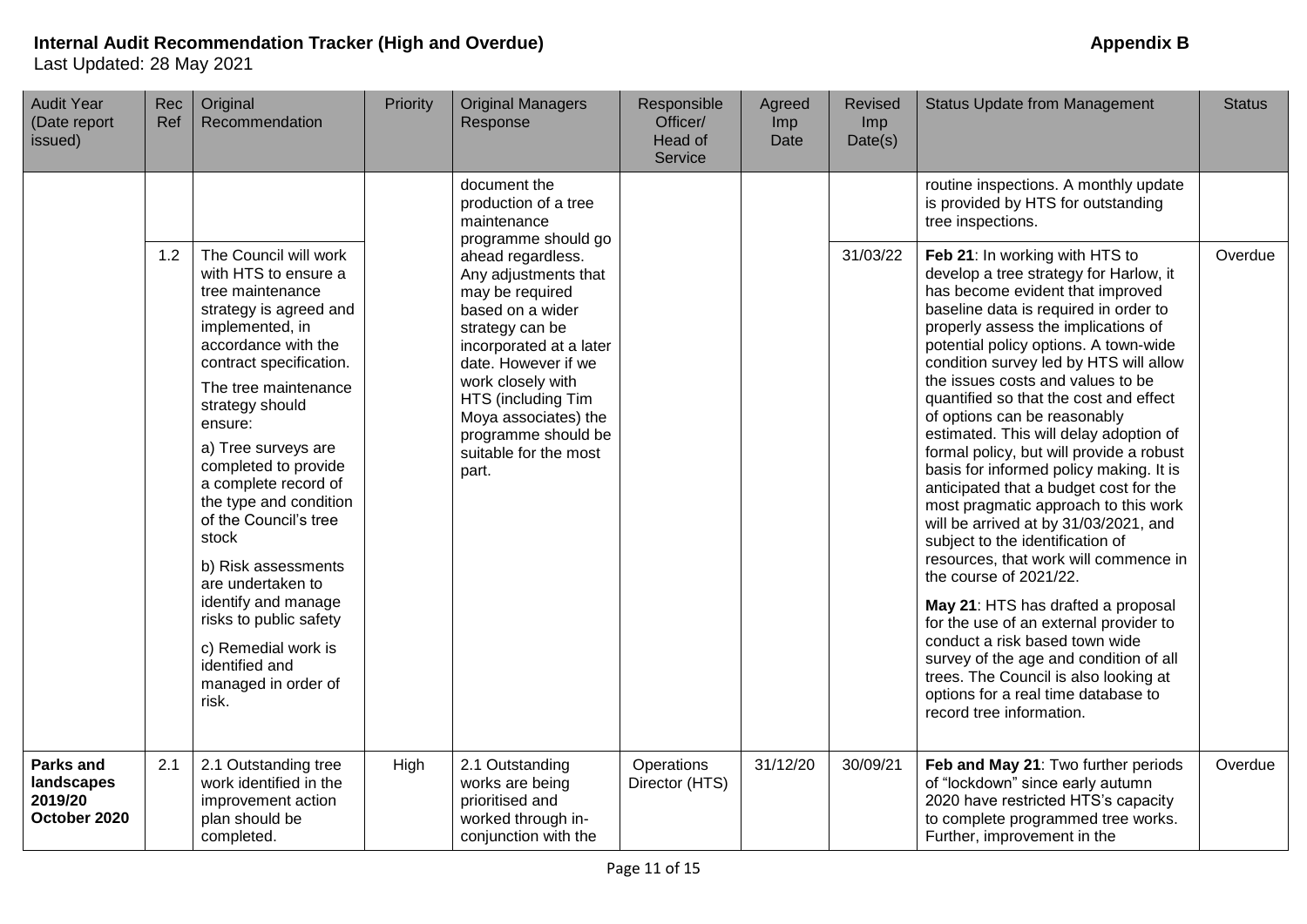#### **Internal Audit Recommendation Tracker (High and Overdue) Appendix B** Last Updated: 28 May 2021

| <b>Audit Year</b><br>(Date report<br>issued)                                                   | Rec<br>Ref | Original<br>Recommendation                                                                                                                                                                                                                                                                                                                                     | Priority | <b>Original Managers</b><br>Response                                                                                                                                                                                                                                                                                                        | Responsible<br>Officer/<br>Head of<br>Service                             | Agreed<br>Imp<br>Date | <b>Revised</b><br>Imp<br>Date(s) | <b>Status Update from Management</b>                                                                                                                                                                                                                                                                                                                                                                                                                                          | <b>Status</b> |
|------------------------------------------------------------------------------------------------|------------|----------------------------------------------------------------------------------------------------------------------------------------------------------------------------------------------------------------------------------------------------------------------------------------------------------------------------------------------------------------|----------|---------------------------------------------------------------------------------------------------------------------------------------------------------------------------------------------------------------------------------------------------------------------------------------------------------------------------------------------|---------------------------------------------------------------------------|-----------------------|----------------------------------|-------------------------------------------------------------------------------------------------------------------------------------------------------------------------------------------------------------------------------------------------------------------------------------------------------------------------------------------------------------------------------------------------------------------------------------------------------------------------------|---------------|
|                                                                                                |            |                                                                                                                                                                                                                                                                                                                                                                |          | client. Regular<br>updates are provided<br>and the CAM system<br>is now being regularly<br>updated. The<br>services of a<br>consultant are being<br>employed to speed<br>up the inspection<br>process.                                                                                                                                      |                                                                           |                       |                                  | consistency of inspections delivered<br>as a result of 1.1 above has over time<br>resulted a higher rate of<br>recommendations for works in the<br>long medium or short term. Thus<br>despite a year on year increase in the<br>rate at which jobs were completed,<br>HTS has not to date succeeded in<br>completing all outstanding work. HTS<br>has increased arboricultural capacity<br>by engaging qualified subcontractors<br>to reduce the quantity of work on<br>hand. |               |
| Parks and<br>landscapes<br>2019/20<br>October 2020                                             | 3          | The Council will work<br>with HTS to ensure an<br>annual landscape<br>programme is<br>implemented in<br>accordance with the<br>contract specification.<br>The annual<br>programme will define<br>planned activities by<br>season for planting<br>and maintenance to<br>aid transparency,<br>improve efficiencies<br>and the performance<br>monitoring process. | Medium   | The Council will work<br>with HTS to ensure<br>the landscape/winter<br>programme is agreed<br>and implemented in<br>accordance with the<br>contract specification.<br>Target date for this<br>year's winter<br>programme shouldn't<br>be next spring but to<br>have a rolling,<br>approved format etc.<br>can be set as a<br>March 21 date. | Environment<br>and Licensing<br>Manager<br>Senior<br>Landscape<br>Manager | 31/03/21              | 31/12/21                         | Feb and May 21: A temporary digital<br>system is now in use. Development of<br>a system postponed until works can<br>resume to a normal service.<br>Due to Covid/ lockdown/ safe working<br>etc. the works are focusing on<br>essential priority works. This will be<br>reviewed regularly.                                                                                                                                                                                   | Overdue       |
| <b>Key Financial</b><br>Controls-<br><b>Fixed Assets</b><br>2020/21<br><b>December</b><br>2020 |            | A full reconciliation of<br>ICT Assets purchased<br>in 2019/20 and<br>2020/21 to date (Per<br>Technology Forge) to<br>the ICT Inventory and<br>'Homeworking'                                                                                                                                                                                                   | Medium   | The Technology<br>Forge system will be<br>compared to ICT<br>Inventory and<br>'Homeworking'<br>spreadsheet, and any<br>discrepancies                                                                                                                                                                                                        | Principal<br>Finance<br>Manager                                           | 31/03/21              | 31/08/21                         | May 21: The Technology Forge<br>system will be reconciled to the ICT<br>inventory. This will be done at a high<br>level based on total capital<br>expenditure on ICT for each year as<br>we do not record all the individual<br>items purchased in the Technology                                                                                                                                                                                                             | Overdue       |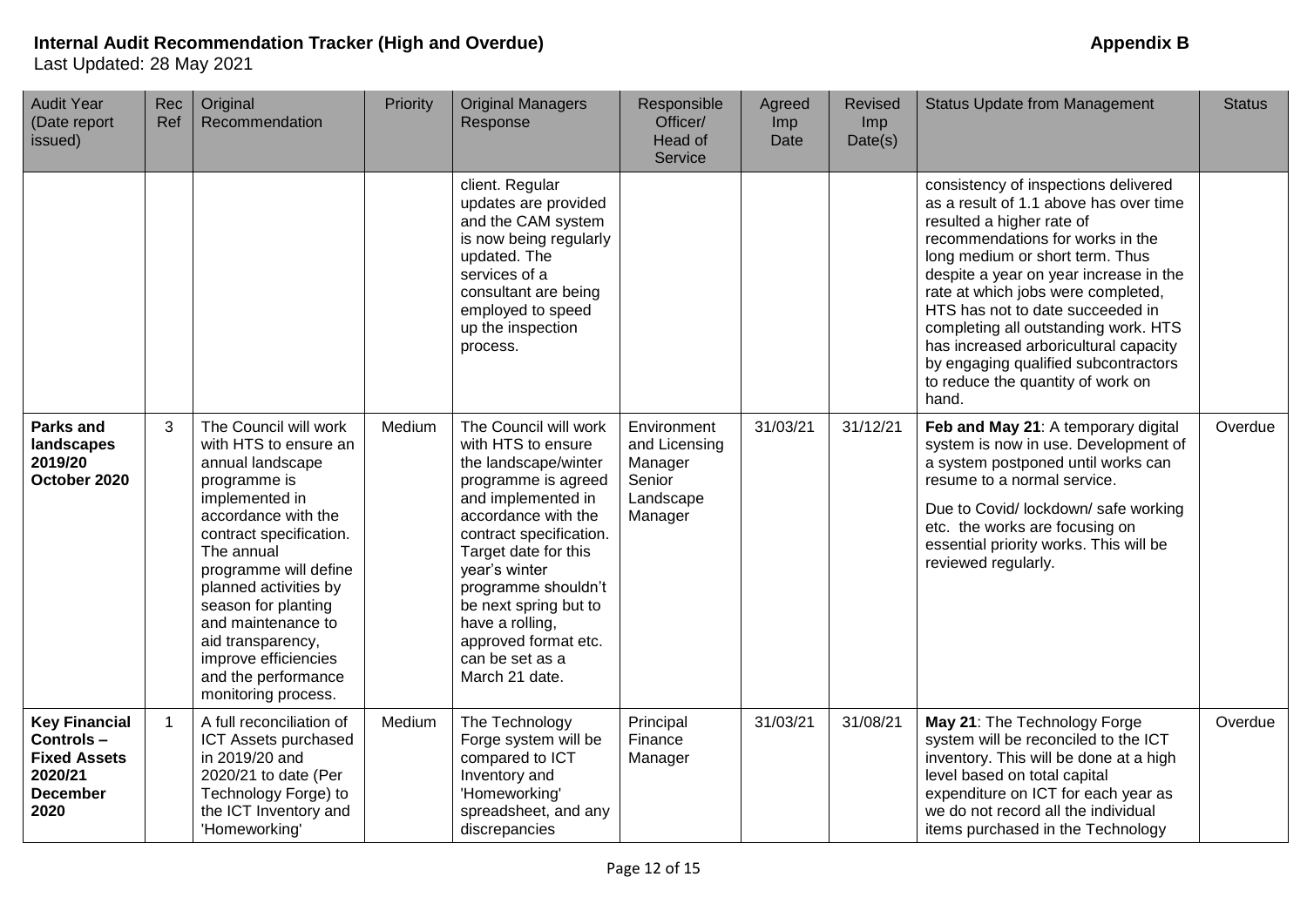| <b>Audit Year</b><br>(Date report<br>issued)                                        | Rec<br>Ref     | Original<br>Recommendation                                                                                                                                                                                                                                                                                                                                                                                                                                                                                      | Priority | <b>Original Managers</b><br>Response                                                                                                                                                                                                                                                              | Responsible<br>Officer/<br>Head of<br>Service                                       | Agreed<br>Imp<br>Date                                                       | <b>Revised</b><br>Imp<br>Date(s) | <b>Status Update from Management</b>                                                                                                                                                                                                                                                                                                                                                                                                                                                                            | <b>Status</b>  |
|-------------------------------------------------------------------------------------|----------------|-----------------------------------------------------------------------------------------------------------------------------------------------------------------------------------------------------------------------------------------------------------------------------------------------------------------------------------------------------------------------------------------------------------------------------------------------------------------------------------------------------------------|----------|---------------------------------------------------------------------------------------------------------------------------------------------------------------------------------------------------------------------------------------------------------------------------------------------------|-------------------------------------------------------------------------------------|-----------------------------------------------------------------------------|----------------------------------|-----------------------------------------------------------------------------------------------------------------------------------------------------------------------------------------------------------------------------------------------------------------------------------------------------------------------------------------------------------------------------------------------------------------------------------------------------------------------------------------------------------------|----------------|
|                                                                                     |                | spreadsheet be<br>undertaken, with any<br>discrepancies<br>investigated. Any<br>items that cannot be<br>identified be reported<br>upon to the S151<br>Officer so that a<br>decision can be made<br>regarding these being<br>written-off Annual<br>reconciliations to take<br>place thereafter.                                                                                                                                                                                                                  |          | considered as<br>recommended.                                                                                                                                                                                                                                                                     |                                                                                     |                                                                             |                                  | Forge system. Instead a record of<br>individual ICT equipment purchased<br>each year is kept by the IT service,<br>being more efficient. It is this total<br>capital expenditure amount for the<br>year that is then depreciated in<br>accordance with policy. This<br>approach is felt to be appropriate for<br>individual items that would fall below<br>the de minimis value if recorded<br>separately. Any large items e.g.<br>replacement or purchase of a full IT<br>system would be recorded separately. |                |
| <b>Equality Act</b><br>and Impact<br><b>Assessments</b><br>2020/21<br>February 2021 | $\overline{1}$ | As a priority, the<br><b>Equality Working</b><br>Group should finalise<br>and implement the<br>action plan. This<br>includes a review of<br>the draft objectives<br>and actions to ensure<br>they fully support the<br>Council's Corporate<br>Plan equalities goals.<br>To enable progress to<br>be evaluated, targets<br>should be assigned to<br>the actions, the action<br>plan monitored by the<br>EWG, and progress<br>reported to the<br>Corporate<br>Governance Group to<br>update the risk<br>register. | High     | A review of the draft<br>objectives and<br>actions has been<br>completed.<br>Once approved the<br>EWG will ensure the<br>publication of the<br>Plan and commence<br>its implementation.<br>A timeline for<br>reporting progress of<br>the Plan to the<br>Corporate<br>Governance to be<br>agreed. | Head of<br>Governance/<br>Corporate and<br>Democratic<br><b>Services</b><br>Manager | Following<br>the first<br>Cabinet<br>meeting of<br>the<br>municipal<br>year |                                  | May 21: The Policy has been added<br>to the Forward Plan for the Cabinet un<br>June 2021. The documents have been<br>reviewed by the Third Tier Managers.                                                                                                                                                                                                                                                                                                                                                       | ln<br>progress |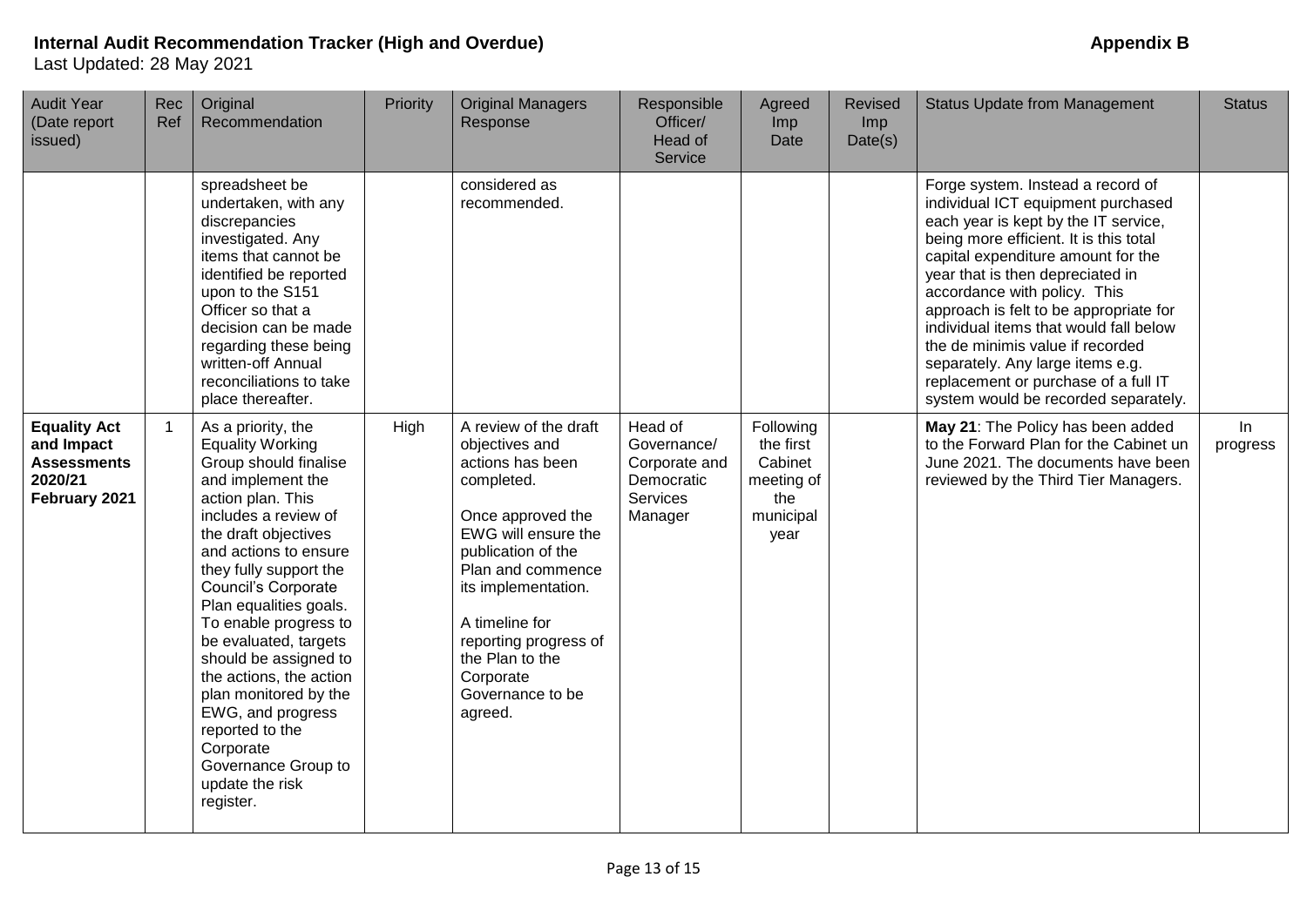| <b>Audit Year</b><br>(Date report<br>issued)                                        | Rec<br>Ref     | Original<br>Recommendation                                                                                                                                                                                                                                                                                                                    | Priority | <b>Original Managers</b><br>Response                                                                                                                                                                                                                                                                                                                                                                                                            | Responsible<br>Officer/<br>Head of<br>Service                                | Agreed<br>Imp<br>Date                                                                 | <b>Revised</b><br>Imp<br>Date(s)   | <b>Status Update from Management</b>                                                                                                                                                                                                   | <b>Status</b>                    |
|-------------------------------------------------------------------------------------|----------------|-----------------------------------------------------------------------------------------------------------------------------------------------------------------------------------------------------------------------------------------------------------------------------------------------------------------------------------------------|----------|-------------------------------------------------------------------------------------------------------------------------------------------------------------------------------------------------------------------------------------------------------------------------------------------------------------------------------------------------------------------------------------------------------------------------------------------------|------------------------------------------------------------------------------|---------------------------------------------------------------------------------------|------------------------------------|----------------------------------------------------------------------------------------------------------------------------------------------------------------------------------------------------------------------------------------|----------------------------------|
| <b>Equality Act</b><br>and Impact<br><b>Assessments</b><br>2020/21<br>February 2021 | $\overline{2}$ | In line with the<br>Equality Act 2010, the<br>Council should<br>develop a consistent<br>and proportionate<br>procedure for<br>assessing and<br>recording the<br>equalities impacts of<br>policies (using an EIA<br>or other agreed<br>methodology) to be<br>completed before a<br>proposed policy is<br>adopted.                              | High     | The current process<br>(Cabinet &<br>Committee Reports,<br>Decisions) to be<br>reviewed to reflect<br>the new process/<br>arrangements.                                                                                                                                                                                                                                                                                                         | Head of<br>Governance/<br>Corporate and<br>Democratic<br>Services<br>Manager | Following<br>the first<br>Cabinet<br>meeting of<br>the<br>municipal<br>year           |                                    | May 21: The Policy has been added<br>to the Forward Plan for the Cabinet un<br>June 2021. The documents have been<br>reviewed by the Third Tier Managers                                                                               | In<br>progress                   |
| <b>Equality Act</b><br>and Impact<br><b>Assessments</b><br>2020/21<br>February 2021 | 3              | To drive equality<br>improvements and<br>ensure buy-in from<br>managers across the<br>Council, there should<br>be an 'equality<br>champion' at Senior<br>Management Board.<br>Key messages from<br>the Equality Working<br>Group (EWG) should<br>be reported to the<br><b>Third Tier Managers</b><br>meeting to be filtered<br>down to staff. | Medium   | $(a)$ Head of<br>Governance to be<br>Equality Champion' at<br>Senior Management<br>Board (SMB).<br>(b) An EWG Group<br>has been established.<br>(c) The Chair of EWG<br>to develop key<br>messages for the<br><b>Third Tier Managers</b><br>and their Teams.<br>(d) The EWG will be<br>expanded to include<br>participants from the<br>protected<br>characteristics to<br>work on the Action<br>Plan and build on the<br>other work required to | Head of<br>Governance/<br>Corporate and<br>Democratic<br>Services<br>Manager | (a)<br>Completed<br>(b)<br>Completed<br>(c)<br>28/02/21<br>(d)<br>May 2021<br>onwards | (c)<br>31/05/21<br>(d)<br>31/05/21 | May 21:<br>(c) This has not been progressed as<br>quickly as needed due to continued<br>work being undertaken on Corona<br>pandemic and the Elections. This will<br>now fall in line with (d) and will be<br>underway by late May 2021 | (c)<br>Overdue<br>(d)<br>Overdue |